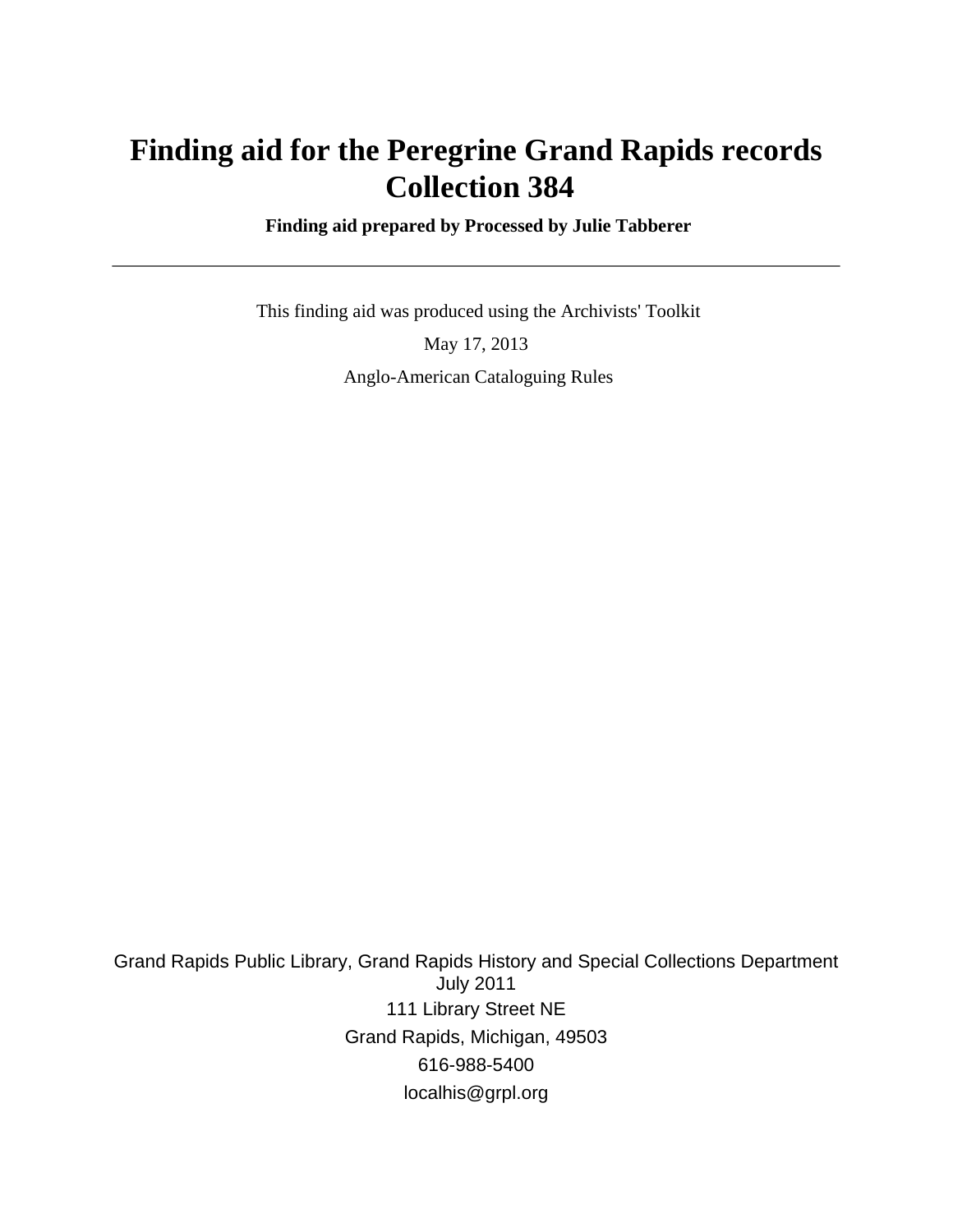# **Table of Contents**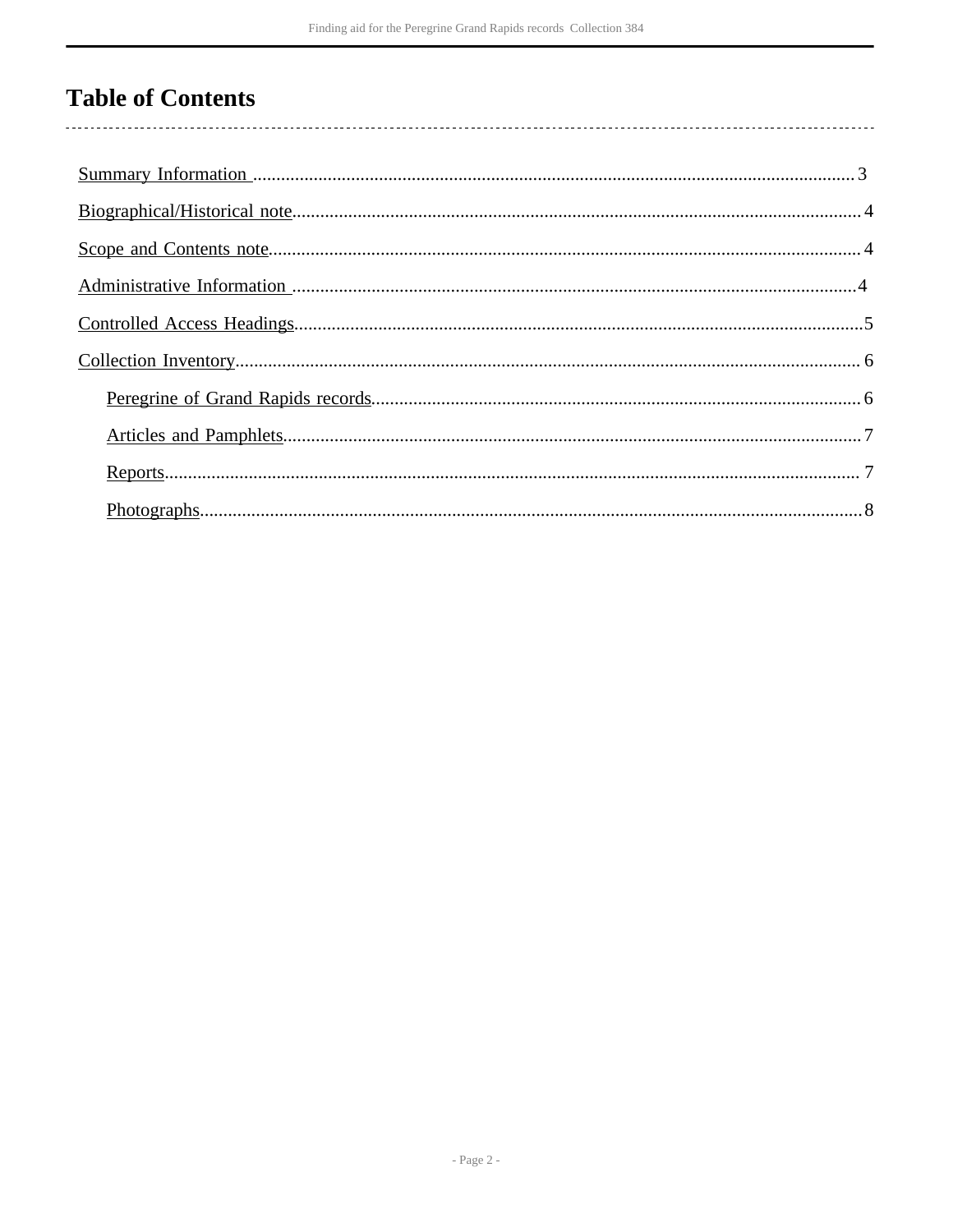# <span id="page-2-0"></span>**Summary Information**

..................................

| <b>Repository</b> | Grand Rapids Public Library, Grand Rapids History and Special<br><b>Collections Department</b>                                                                                                                                                                                                                                                                                                                                                                                                                                                                                                                                                                                            |
|-------------------|-------------------------------------------------------------------------------------------------------------------------------------------------------------------------------------------------------------------------------------------------------------------------------------------------------------------------------------------------------------------------------------------------------------------------------------------------------------------------------------------------------------------------------------------------------------------------------------------------------------------------------------------------------------------------------------------|
| <b>Creator</b>    | Peregrine Grand Rapids.                                                                                                                                                                                                                                                                                                                                                                                                                                                                                                                                                                                                                                                                   |
| <b>Title</b>      | Peregrine Grand Rapids records                                                                                                                                                                                                                                                                                                                                                                                                                                                                                                                                                                                                                                                            |
| Date [bulk]       | Bulk, 1985-1990                                                                                                                                                                                                                                                                                                                                                                                                                                                                                                                                                                                                                                                                           |
| Date [inclusive]  | 1985-2008                                                                                                                                                                                                                                                                                                                                                                                                                                                                                                                                                                                                                                                                                 |
| <b>Extent</b>     | 1.6 Linear feet                                                                                                                                                                                                                                                                                                                                                                                                                                                                                                                                                                                                                                                                           |
| Language          | English                                                                                                                                                                                                                                                                                                                                                                                                                                                                                                                                                                                                                                                                                   |
| <b>Abstract</b>   | Peregrine Grand Rapids is a group in Grand Rapids, Michigan that is<br>dedicated to reestablishing peregrine falcons. In the mid to late 1980s,<br>Peregrine Grand Rapids worked with the Michigan Department of Natural<br>Resources' Nongame Wildlife Fund to establish a hack box (nesting box)<br>on the top of McKay Tower. Over three years, nearly 20 young peregrine<br>falcons were released into the wild from the hack box. The Grand Rapids<br>effort was part of a larger Great Lakes area effort to boost the numbers of<br>peregrine falcons. Included are papers from Peregrine Grand Rapids, as<br>well as articles, news clippings, pamphlets, reports and photographs. |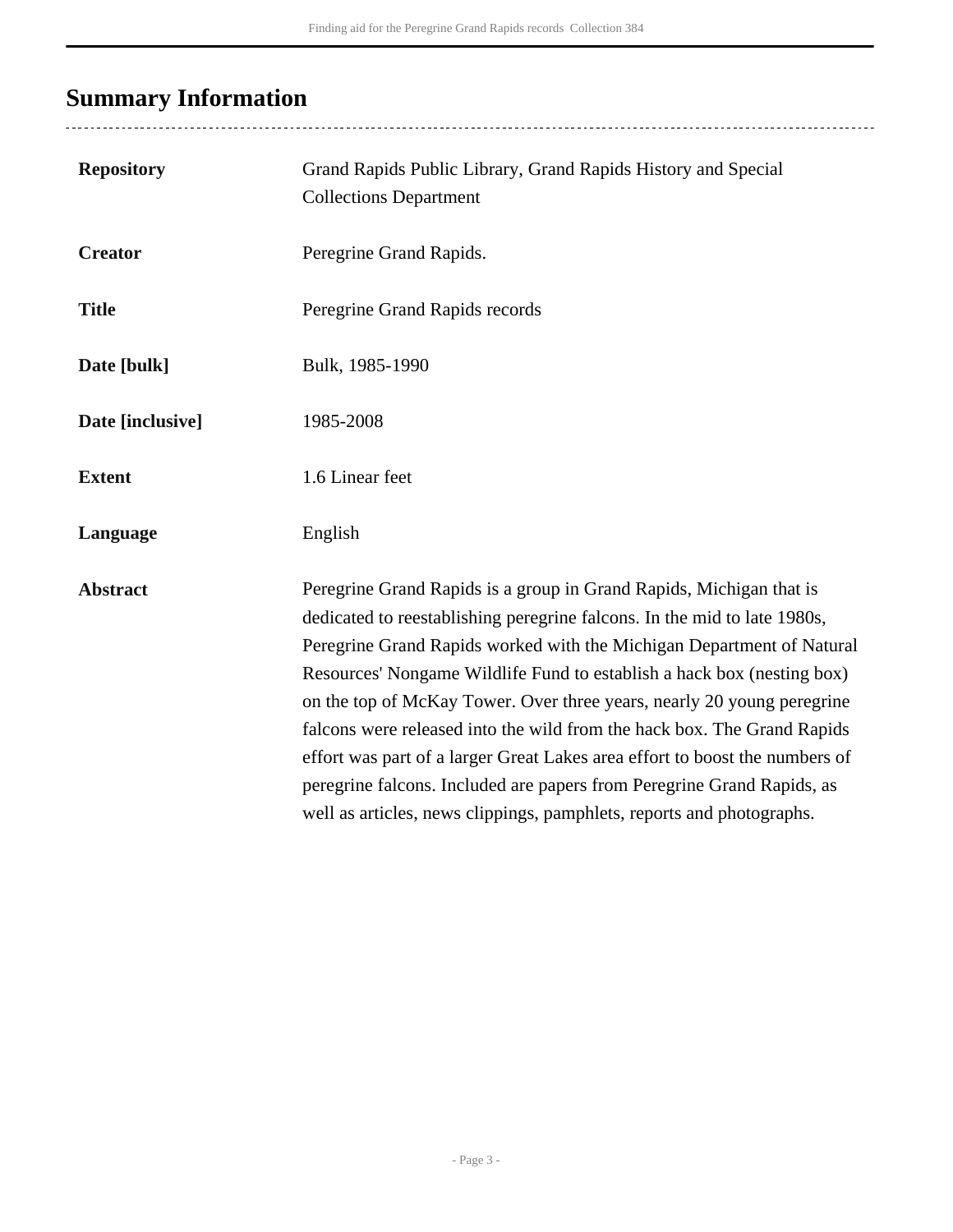# <span id="page-3-0"></span>**Biographical/Historical note**

The peregrine falcon is a bird of prey that nests on high cliffs. In the 1950s and 1960s, the peregrine falcon population in the United States fell due to the use of pesticides and the birds were classified as an endangered species. Beginning in the 1960s, programs were put in place to reestablish the species.

In Grand Rapids, the Michigan Department of Natural Resources worked along with the group Peregrine Grand Rapids group to establish nesting sites in Grand Rapids. Urban areas with tall buildings provide a similar environment to the cliffs that the peregrine falcons historically nested in, and offer safety from their natural predators.

In 1986, a hack box (nest) was placed on top of the McKay Tower in downtown Grand Rapids. Young peregrine falcons were placed in the hack box each spring for three to four years, beginning in 1986. They learned to fly and hunt from the top of the McKay Tower. Most of the young peregrine falcons released in Grand Rapids survived to adulthood and left to nest in other locations. In 1988, additional nesting boxes were placed on the Michigan National Bank Building and Grand Valley State University's Eberhard Center.

## <span id="page-3-1"></span>**Scope and Contents note**

The collection contains material collected by members of Peregrine Grand Rapids, including articles, pamphlets, reports, press releases, minutes and photographs. The materials mostly date from 1985-1990, with a few items from 1999-2008.

# <span id="page-3-2"></span>**Administrative Information**

#### **Publication Information**

Grand Rapids Public Library, Grand Rapids History and Special Collections Department July 2011

#### **Immediate Source of Acquisition note**

Sue Blandford, Patricia Allen, John Will. Accession numbers 1990.032A, 1990.032A2, 2007.077, 2008.048.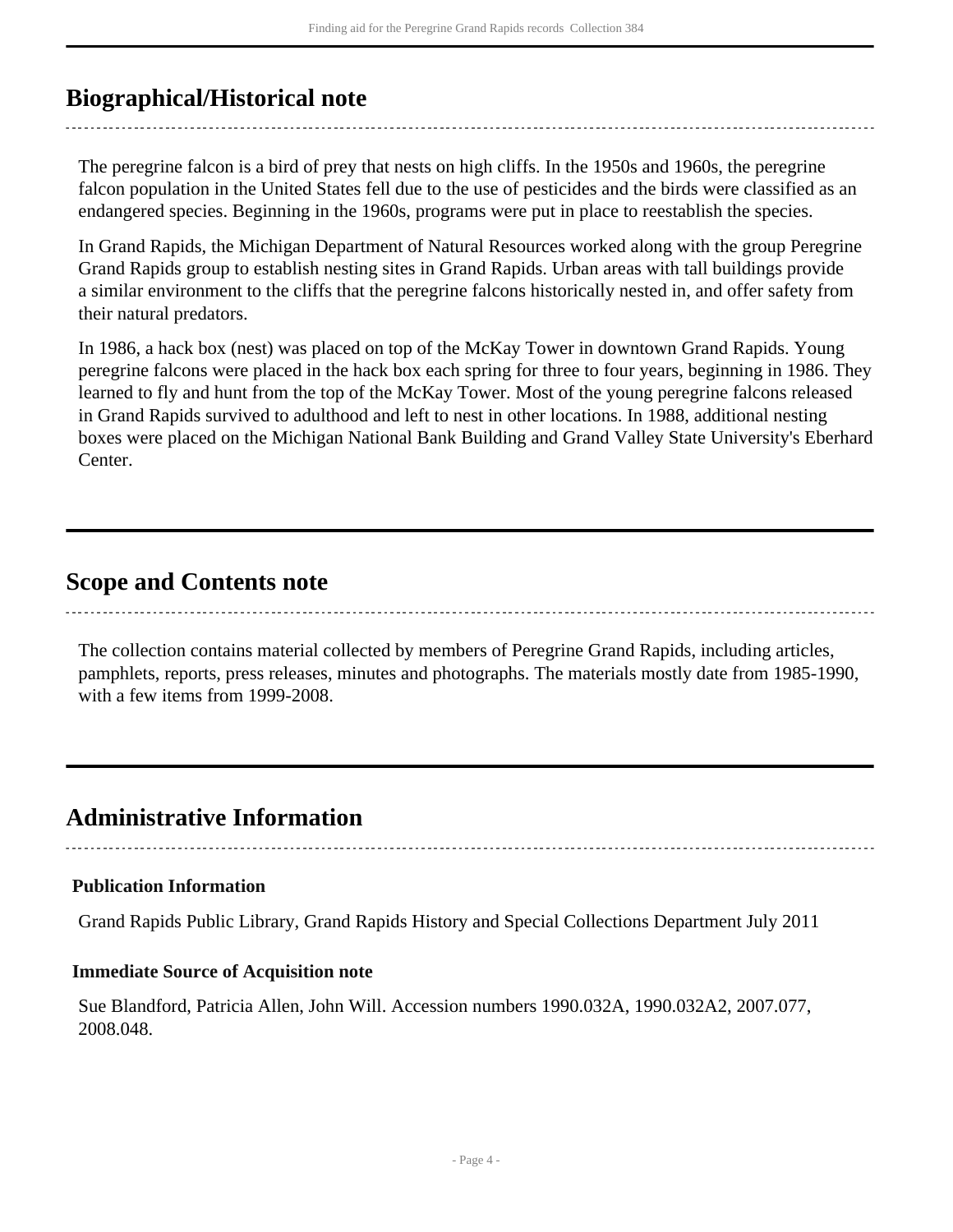# <span id="page-4-0"></span>**Controlled Access Headings**

### **Genre(s)**

 $\overline{a}$ 

• records (documents)

## **Geographic Name(s)**

• Grand Rapids (Mich.) -- History

## **Subject(s)**

- Endangered species -- Michigan -- Grand Rapids
- Peregrine falcon -- Michigan -- Grand Rapids
- Wildlife management -- Michigan -- Grand Rapids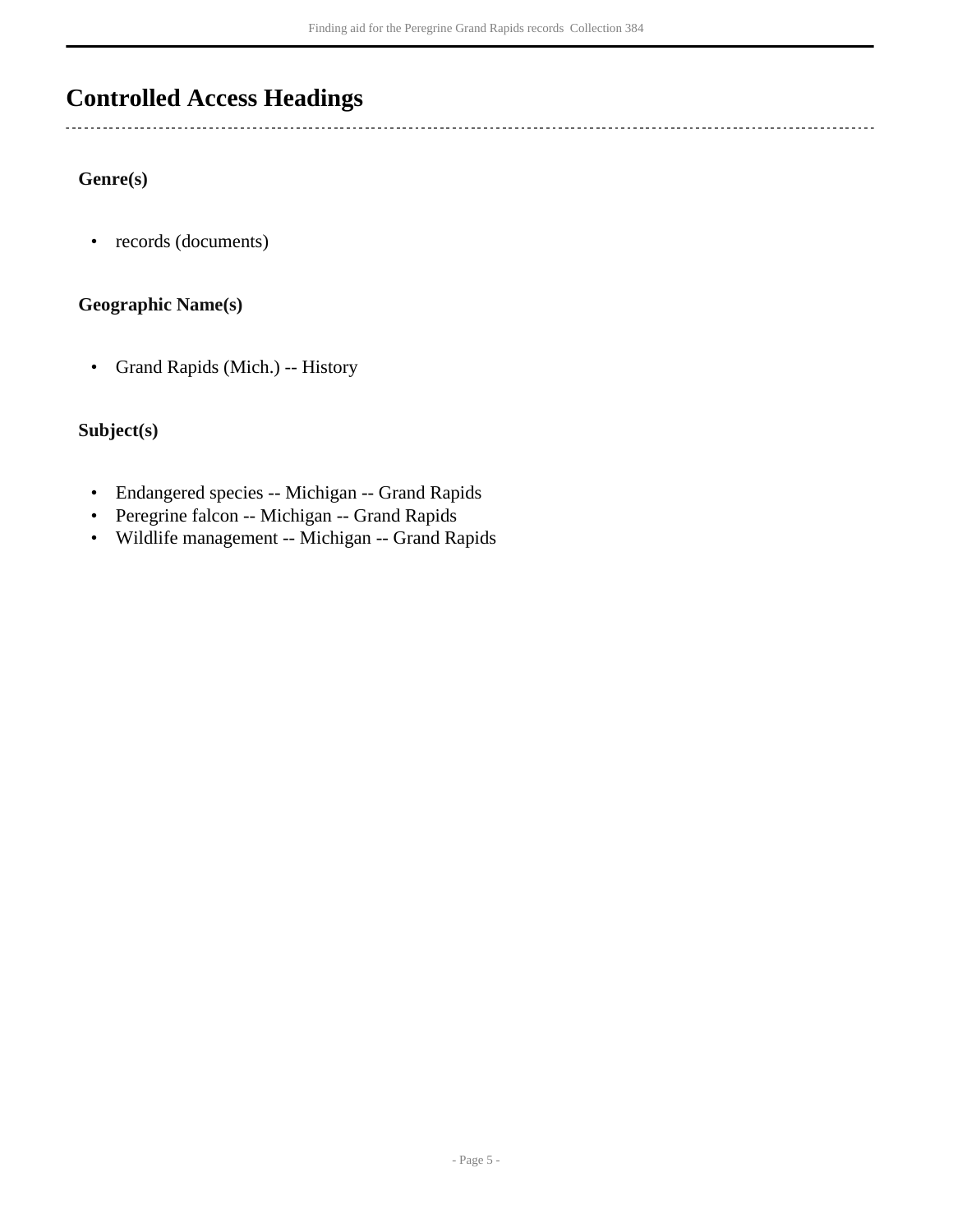# <span id="page-5-0"></span>**Collection Inventory**

#### <span id="page-5-1"></span> **Series I Peregrine of Grand Rapids records**

## **Scope and Contents note**

Documents from the group Peregrine Grand Rapids. These include meeting minutes, correspondence, financial records, ephemera and miscellaneous documents. (Note that financial records may also be found with the meeting minutes).

|                                                                                                                                                   | <b>Box</b>     | <b>Folder</b>  |
|---------------------------------------------------------------------------------------------------------------------------------------------------|----------------|----------------|
| Minutes 1986-1988, n.d.                                                                                                                           | $\mathbf{1}$   | $\mathbf{1}$   |
| Correspondence 1986-1990, n.d.                                                                                                                    | $\mathbf{1}$   | $\overline{2}$ |
| Financial Records 1986-1990, n.d.                                                                                                                 | $\mathbf{1}$   | 3              |
| Proclamation, official welcome to the Peregrine Falcon from the City of<br><b>Grand Rapids</b>                                                    | 1              | 4              |
| Miscellaneous                                                                                                                                     | $\mathbf{1}$   | 5              |
| Program, North American Peregrine Falcon Victory Celebration 1999                                                                                 | $\mathbf{1}$   | 6              |
| Commemorative Plaque, Presented to Peregrine Grand Rapids from the<br>Michigan Department of Natural Resources' Nongame Wildlife Program,<br>n.d. | $\overline{2}$ | $\mathbf{1}$   |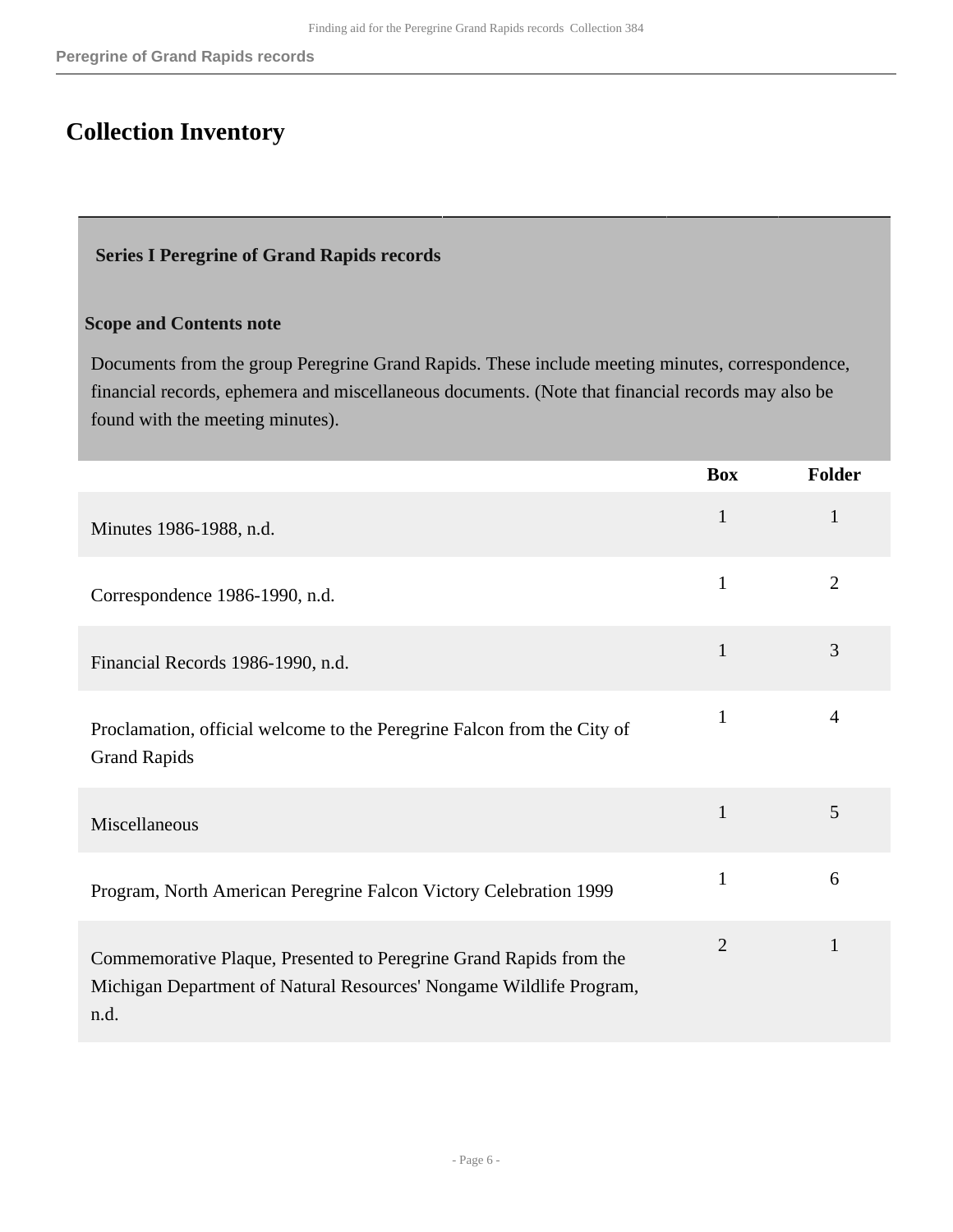|                                                                         | <b>Box</b>                |
|-------------------------------------------------------------------------|---------------------------|
| Poster, Peregrine Grand Rapids, signed by Lynn A. Ayres, Numbered 15/25 | $_{\rm FF}$<br>$(VIII-E)$ |

#### <span id="page-6-0"></span> **Series II Articles and Pamphlets**

#### **Scope and Contents note**

This series contains items detailing peregrine falcons and peregrine restoration projects, including pamphlets, articles, newsletters and press releases. The articles and press releases mostly focus on the Grand Rapids project.

<span id="page-6-1"></span>

|                                                                                                                                                         | <b>Box</b>   | <b>Folder</b>  |
|---------------------------------------------------------------------------------------------------------------------------------------------------------|--------------|----------------|
| Pamphlets                                                                                                                                               | $\mathbf{1}$ | $\overline{7}$ |
| Press Releases May 1986-May 1989, n.d.                                                                                                                  | $\mathbf{1}$ | 8              |
| Articles and Newsletters 1985-2008, n.d.                                                                                                                | $\mathbf{1}$ | 9              |
| <b>Series III Reports</b>                                                                                                                               |              |                |
| <b>Scope and Contents note</b>                                                                                                                          |              |                |
| Reports written during peregrine falcon restoration projects, including Grand Rapids, Mi; Minnesota and<br>the Midwestern Peregrine Falcon Restoration. |              |                |
|                                                                                                                                                         | <b>Box</b>   | <b>Folder</b>  |
| Reports - Grand Rapids project circa 1985-1990                                                                                                          | $\mathbf{1}$ | 10             |